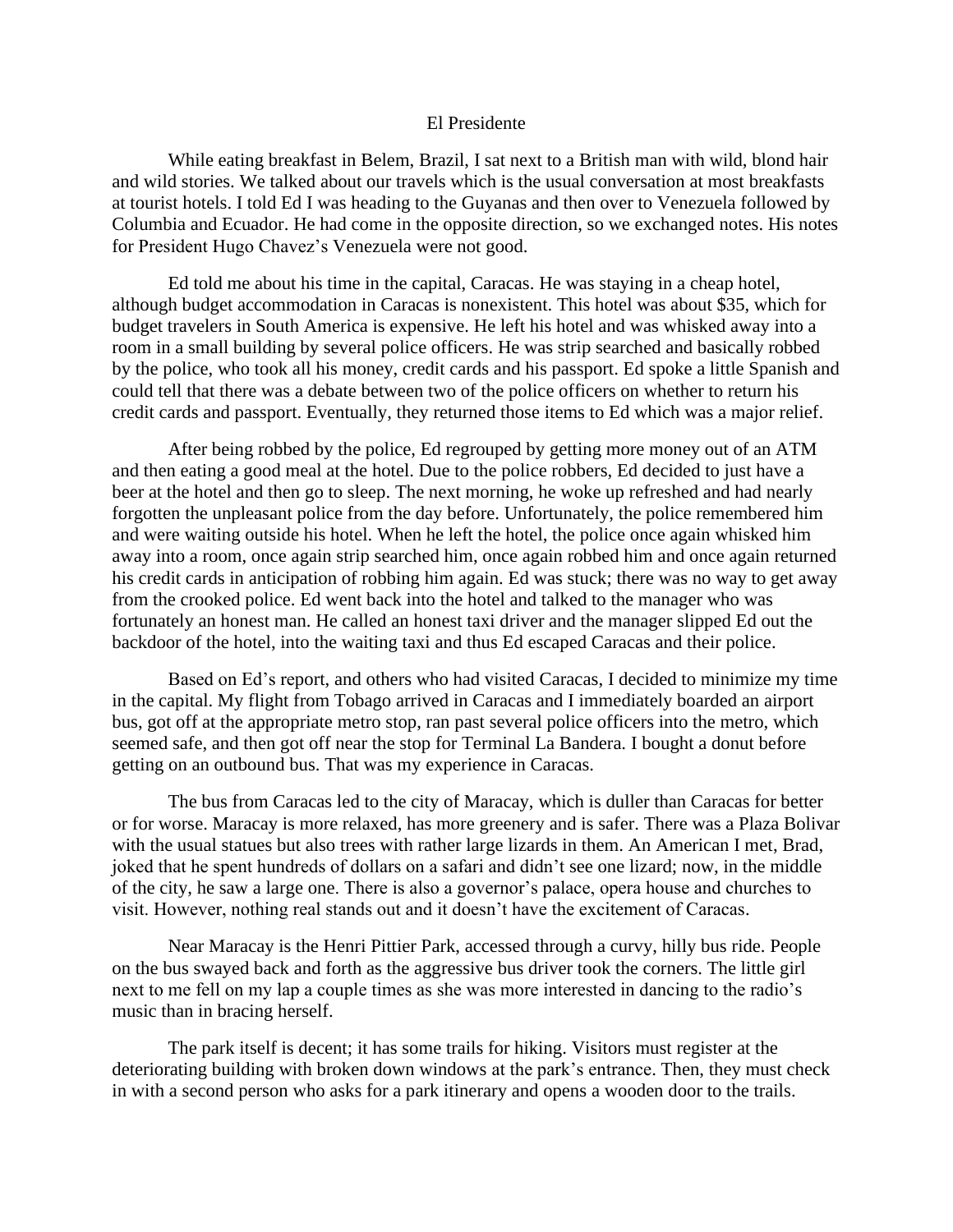There are several large trees and pretty butterflies with opaque wings in the park. The treks are fairly easy with no big hills and the trails are clearly marked.

Coro is a welcoming colonial city and in 1993 its center was declared a UNESCO cite. There are several nice plazas, churches and cobblestone streets to visit. It was the city's birthday when I was there, thus there was a large festival which made it difficult to get a place to stay. I checked several hotels but none had vacancy, so I was ready to move on. Fortunately, I met an Israeli who knew a place, La Casa de los Pajaros, where guests could sling a hammock in their courtyard. The owner and his family were helpful and so were the bikers who stayed there for the festival.



Most of the festivities took place near the Parque Nacional Medanos de Coro on the outskirts of the city. The park is actually a desert and one can wonder the sands along with goats, dune buggies and 4 by 4's. Next to the park are the festival grounds that had a variety of activities. The festival included concerts with the first day being more traditional country music with accordions and the next day being a boy band/rap concert. There was also a horse contest as this is cowboy country. For sustenance, festival goers could sample different foods on a stick and a lot of meat.

The rodeo is the activity at the Coro festival that was my personal favorite. It's different than a rodeo found in America. The one and only activity is four cowboys on horses chasing a bull in an enclosed, dirt area that looks like a rectangular track. One of the cowboys grabs the bull's tail and eventually drags him down and then this process is repeated over and over and over. Spectators in the stands dangle their legs onto the rodeo area. Early in the night, people kick their feet up so they don't get hit by the bulls or horses. Later, as people drink more and get braver, they kick the bull as it comes past. Then a couple drunks will jump down on the rodeo ground and dodge the animals. By the end of the night, a large percentage of the crowd is on the grounds dodging bulls and horses. So you don't need to go to Pamplona to run with the bulls.

To the north of Coro is another park that has an old Spanish road. The trip was recommended by the casa owner and he told us directions for the bus, when to get off the bus and to then ask for Simon. Simon's an unofficial tour guide and his house is the last one on the left off the road leading from the bus stop. Even as we started walking in that direction, people were pointing in the direction of Simon's house as they recognized that we were tourists. At the end of the road, a man told us Simon was having a cup of coffee at Maria's house and that we could wait for Simon at his house. This is the type of folksy place this area is like.